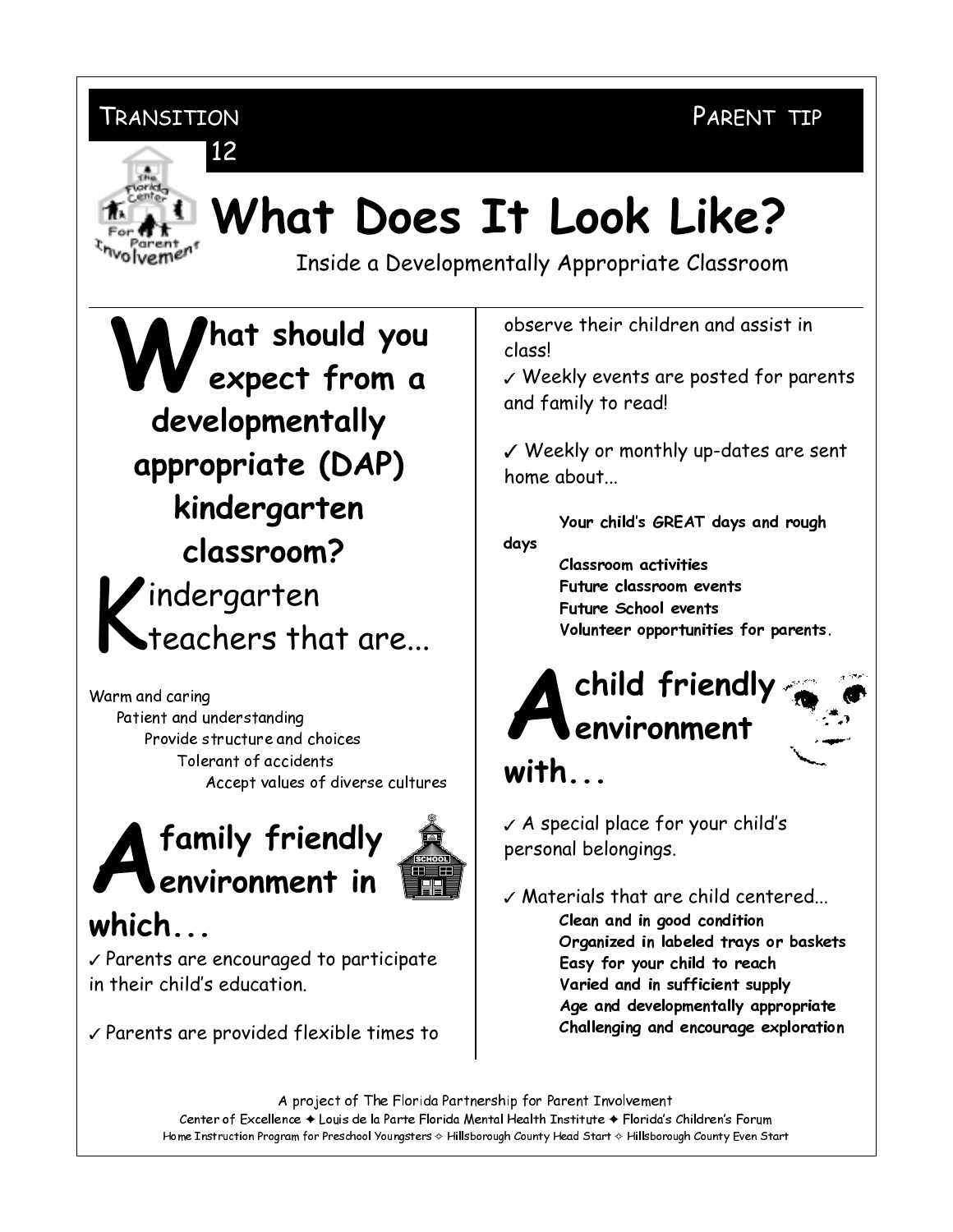#### 2 WHAT DOES IT LOOK LIKE?

 $\sqrt{A}$  variety of printed materials posted.

 $\checkmark$  Children's work displayed and at their eye level!

 $\checkmark$  Cooperative activities that foster cooperation, not competition & time to move and wiggle!





 $\checkmark$  Designated areas for... Make-believe play, Writing, Reading quietly, Creative art, Science and observation, Table & floor toys, Listening to and making music Learning about diverse cultures

√ Child developed rules posted and presented in a positive manner.for example,

"We will treat each other kindly"



#### Opportunities for

### PARENT TIP 12

\*\*\*\*\*\*\*\*\*\*\*\*\*\*\*\*\*\* observing... And experimenting with real objects;

#### A balance of...

Child- and teacher-initiated activities:

#### Opportunities for...

Spontaneous play and teacher-directed activities:

#### Group projects...

In which cooperation can happen naturally;

#### A range of activities...

Requiring the use of large and small muscles;

#### Exposure to...

Literature and music of the children's own cultures and of other cultures represented in the class:

#### Activities appropriate



for...

Children with diverse backgrounds and developmental levels;

#### Participation in...

Whole-group activites; and...

### Time for individual or small

#### groups...

Of children to meet with the teacher for specific help in basic language, math, or other skills as needed.

A project of The Florida Partnership for Parent Involvement Center of Excellence + Louis de la Parte Florida Mental Health Institute + Florida's Children's Forum Home Instruction Program for Preschool Youngsters & Hillsborough County Head Start & Hillsborough County Even Start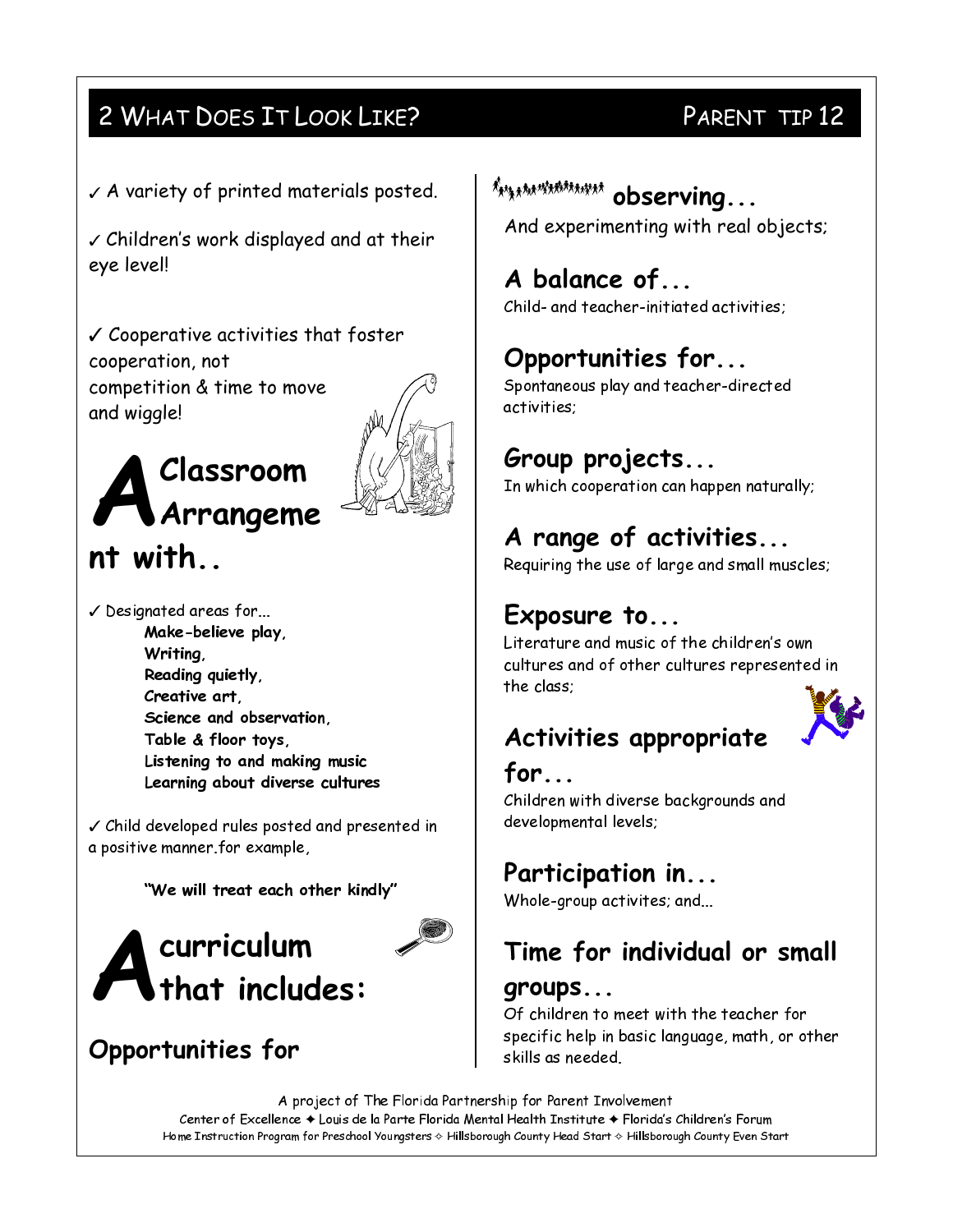#### 3 WHAT DOES IT LOOK LIKE?

\*Although the above represents the ideal kindergarten classroom, each will vary depending on the program and its guidelines.

For more information contact:

A project of The Florida Partnership for Parent Involvement Center of Excellence + Louis de la Parte Florida Mental Health Institute + Florida's Children's Forum Home Instruction Program for Preschool Youngsters & Hillsborough County Head Start & Hillsborough County Even Start

#### PARENT TIP 12